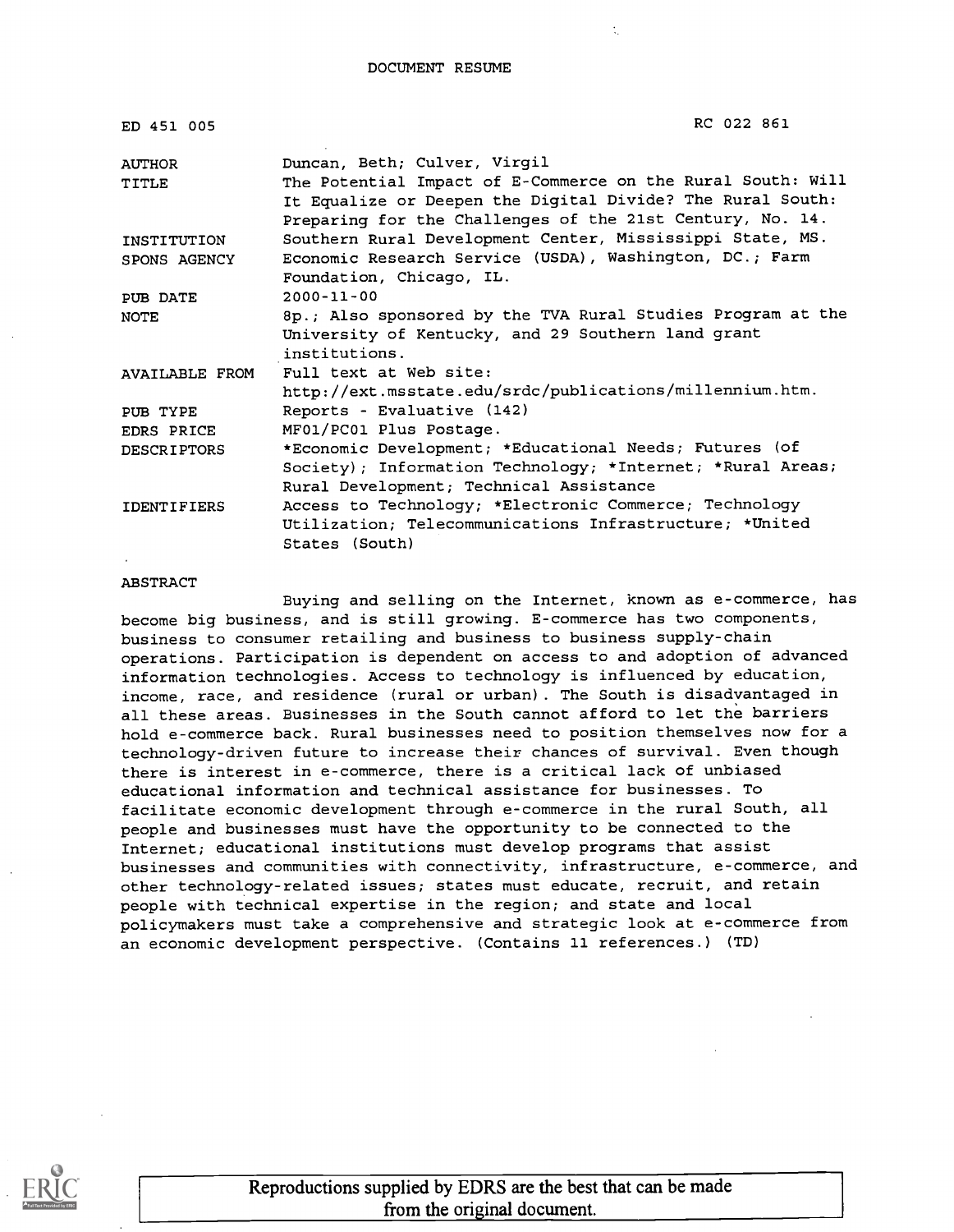### The Potential Impact of E-Commerce on the Rural South: Will it Equalize or Deepen the Digital Divide?

The Rural South: Preparing for the Challenges of the 21<sup>st</sup> Century, No. 14

### Beth Duncan and Virgil Culver Mississippi State University

- U.S. DEPARTMENT OF EDUCATION<br>Office of Educational Research and Improvement<br>EDUCATIONAL RESOURCES INFORMATION CENTER (ERIC) This document has been reproduced as received from the person or organization
- originating it.
- □ Minor changes have been made to improve reproduction quality.
- Points of view or opinions stated in this document do not necessarily represent official OERI position or policy.

"PERMISSION TO REPRODUCE THIS MATERIAL HAS BEEN GRANTED BY

 $L.$ eu

TO THE EDUCATIONAL RESOURCES INFORMATION CENTER (ERIC)."

### BEST COPY AVAILABLE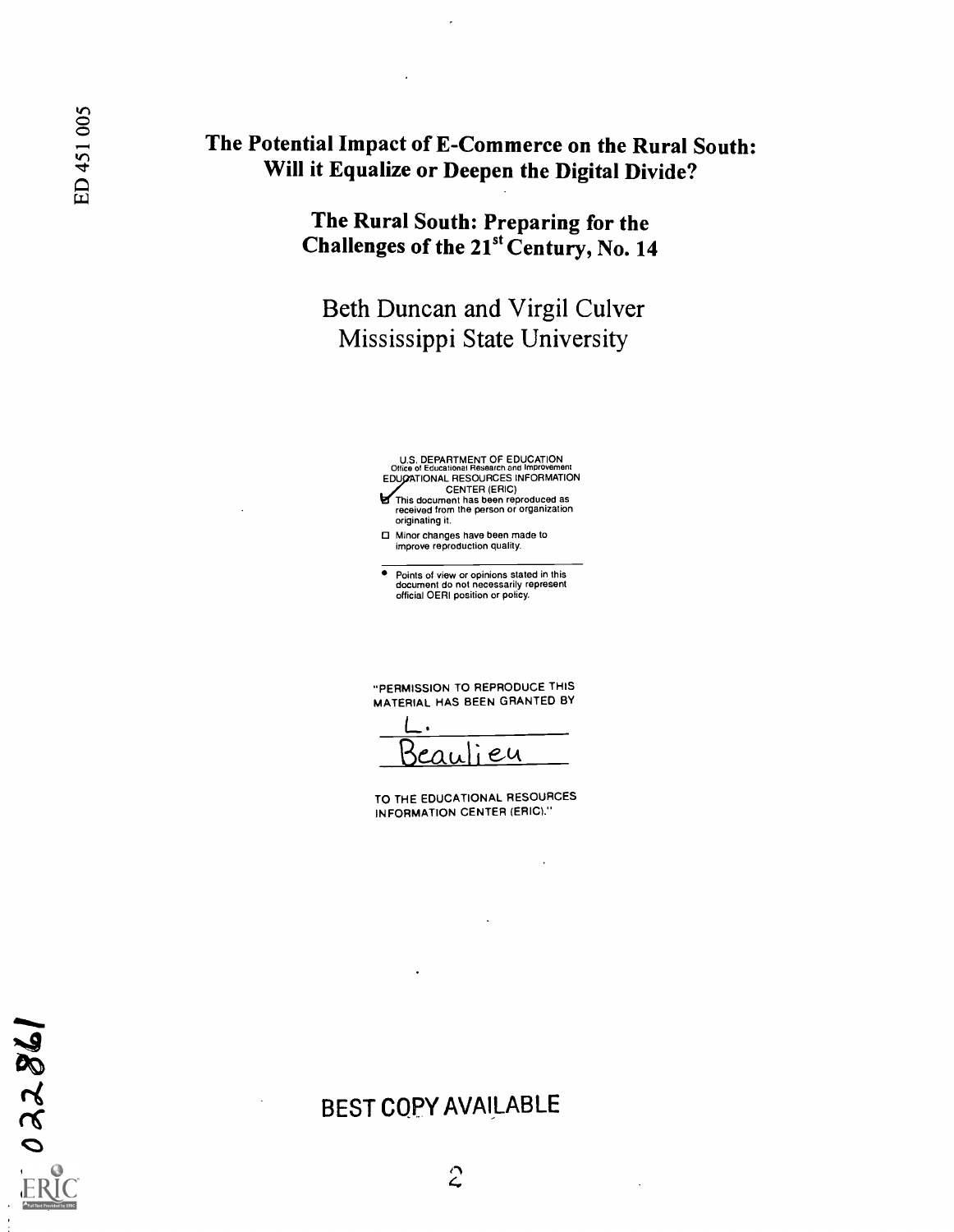## THE RURAL SOUTH Preparing for the Challenges EZ:7 TCY

Sponsored by the Southern Rural Development Center, the Farm Foundation, the TVA Rural Studies Program at the University of Kentucky, the USDA Economic Research Service, and the 29 Southern land-grant institutions.

# The potential impact of e-commerce on the rural South:' Will it equalize or deepen the digital divide?

Beth Duncan and Virgil Culver Mississippi State University

The world has moved into a new era of economic and social experience anchored in digitally based technological growth that is producing new ways of working, new means of communicating, new goods and services, and new forms of community [81. In the United States, the new economy is flourishing, and this prosperous new economy coincides directly with the birth and growing use of the Internet. This paper focuses on electronic commerce or e-commerce (loosely defined as buying and selling via the Internet or Internet-based commerce) and explores the potential impacts this new way of doing business may have on the rural South. Will this new technology-driven economy be the great equalizer, or will it push the South even further behind the rest of the country?

For the society, the impact will be good or bad, depending mainly on the question: Will to be 'online' be a privilege or a right? If only a favored segment of the population gets a chance to enjoy the advantages ... the network may exaggerate the discontinuity in the spectrum of intellectual opportunity [8].

> Written in 1968 by Robert Taylor, director of the Defense Department agency that created the original Internet.

#### **Connectivity**

ശ

The Internet is changing the way the world conducts business. Its influence has become so widespread that a new economy driven by the availability of, access to, and use of informational technology (loosely defined as the hardware, software, and infrastructure that make computers and the Internet run) has emerged. Keeping pace with rapid advances means continuous improvement in electronic infrastructure and capital investment in accessibility tools. In 1999, the University of Texas Center for Research in Electronic Commerce reported that the Internet

° 2000 The Southern Rural Development Center. This material may be copied for nonprofit educational use provided that credit is given to the original source and that a brief note explaining the use is sent to the Southern Rural Development Center, Box 9656, Mississippi State, MS 39762, or bonniet@srdc.msstate.edu.



**FRY**<br>SOUTHERN RURAL DEVELOPMENT CENTER

No. 14 November 2000

3 BEST COPY AVAILABLE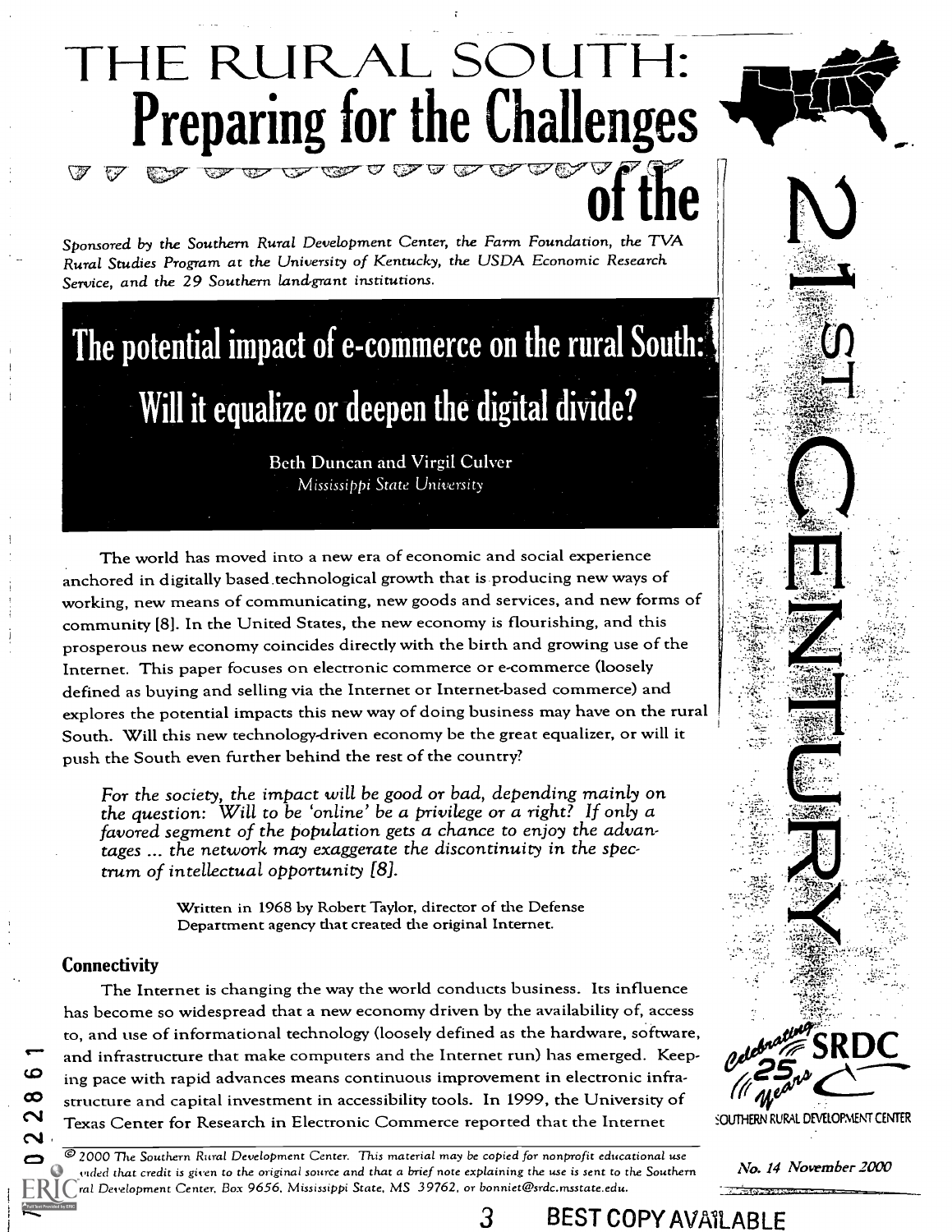economy generated more than \$524 billion in revenue and created nearly 2.5 million jobs. Of the \$524 billion, e-commerce accounted for \$171 billion and more than 726,700 of the jobs. E-commerce is the fastest growing segment of the Internet economy with a 72 percent growth rate. If the current growth continues as predicted, e-commerce will grow to \$850 billion in 2000 [10].

Participation in this new economy, however, is largely dependent on access to and adoption of advanced information technologies. According to a 1999 report by the Department of Commerce, access to such technology is influenced by several factors [5]:

- Americans with more education are more likely to be connected. People with a college degree are eight times more likely to have a computer at home and nearly 16 times more likely to have home Internet access than people with an elementary school education.
- Americans with more money are more likely to be connected. An urban household with an income of \$75,000 or more is 20 times more likely to have access to the Internet and nine times more likely to have a computer at home than a rural household earning less than \$10,000.
- Whites are more likely to be connected than African-Americans. Whites are twice as likely to have a computer at home and 2-1/2 times as likely to have household Internet access as African-Americans.
- Urban Americans are more likely to be connected than rural Americans. Urban dwellers are only  $7.1/2$  percent more likely to have a computer in the home than rural dwellers; however, in the South, urban dwellers are 35 percent more likely to have Internet access than rural dwellers.

The implication for the South is apparent where the overall population is less educated, earns lower incomes, has more minorities, and is more rural than the U.S. as a whole. In other words, the South is less likely to be "connected."

Among all Americans, 22.2 percent currently use the Internet at home, and 17 percent use it at some site outside the home. Almost one-third (32.7 percent) of Americans use the Internet somewhere, while approximately twothirds (67.3 percent) do not use it at all. The South trails in all three categories of home (20 percent), outside the home (15.6 percent), and total usage (29.8 percent) [5].

The digital divide does indeed exist. However, the rate at which the divide escalates is dependent upon the willingness of federal, state, and local policymakers to address the issues of connectivity and technology infrastructure in the South. Unless efforts are undertaken to close this divide, the South will continue to lag behind, and perhaps fall even further behind the rest of country, both socially and economically.

#### E-Commerce

E-commerce can be subdivided into two main sectors: B2C, or Business to Consumer (businesses using Internet as a retail market channel) and B2B, or Business to Business (businesses with supply-chain operations on the Internet). According to Forrester, B2B online revenues will swell to \$1.3 trillion over the next three years, while business to consumer (B2C) e-commerce revenues will reach about \$108 billion [2]. The impact of e-commerce on the economy extends far beyond the dollar value of e-commerce activity by the new business processes it enables and the new business models it is generating. Businesses use e-commerce to develop competitive advantages by providing more useful

BEST COPY AVAILABLE 4



66 Unless efforts are undertaken to close this divide, the South will continue to lag behind, and perhaps fall even further behind the rest of the country.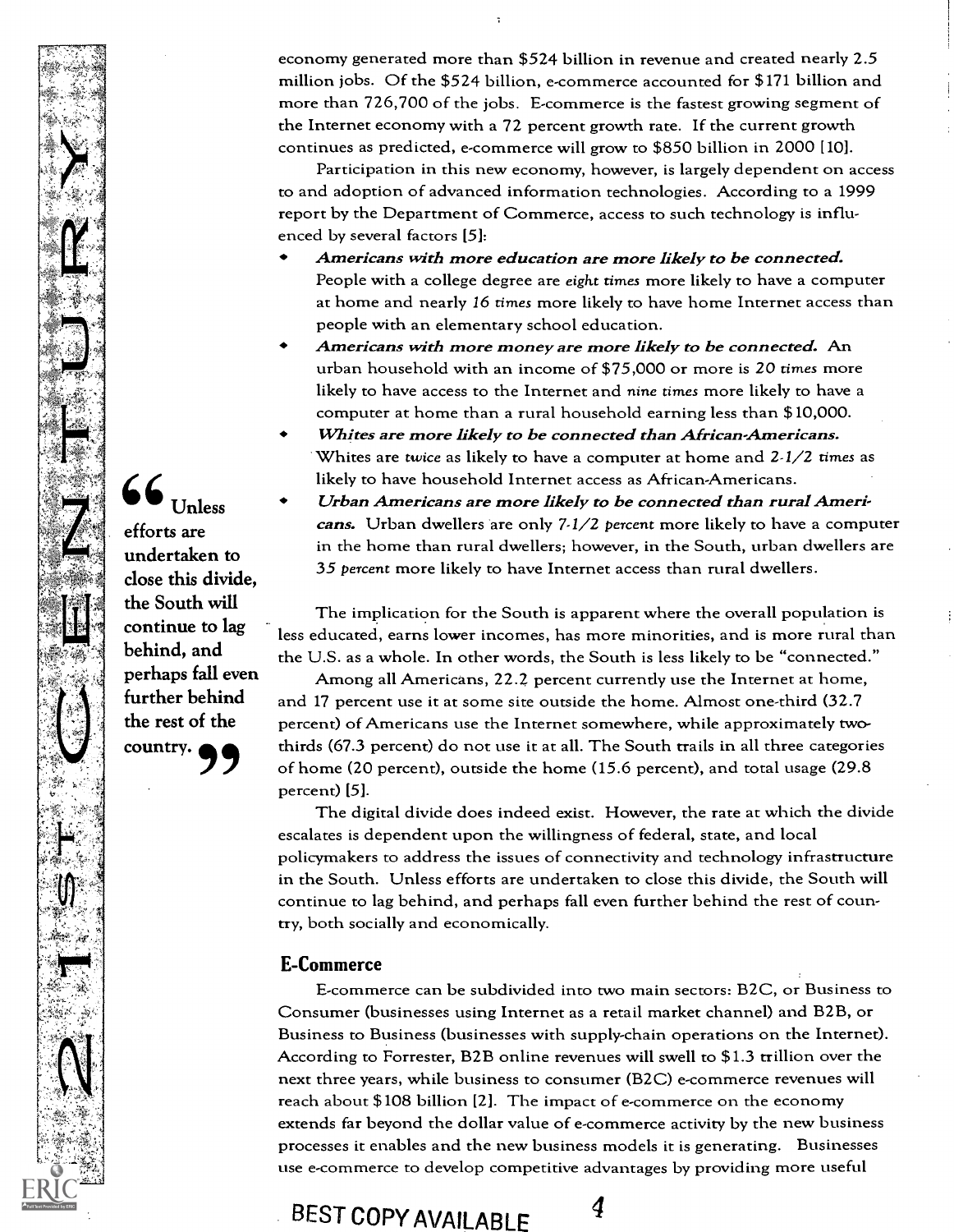information, expanding choices, developing new services, streamlining purchasing processes, increasing productivity, improving customer service, and lowering costs [7].

#### Business to Consumer E-Commerce

No doubt the Internet has changed the way consumer goods are bought and sold. B2C e-commerce, or selling online, is booming. In a report recently released by the U.S. Department of Commerce, U.S. retail e-commerce (or e-tail) sales for first quarter 2000 (January through March) were \$5.3 billion (approximately 7 percent of total retail sales) [4]. According to another report, shopping online is here to stay as evidenced by the fact that in January 2000 alone, consumers spent \$2.8 billion online, or more than half of what was spent online during the entire holiday season [2]. More than 50 million households will make online purchases in the next five years with online spending per household increasing from \$1,167 in 1999 to \$3,738 in 2004 [11].

Why are people buying products over the Internet? For consumers, ecommerce means greater convenience, easy access to a variety of goods and services, and savings in time and money. Internet shoppers surveyed cited: ease of placing an order, large selection of products, cheaper prices, fast service and delivery, detailed and clear product

#### The Issues

- E-commerce, buying and selling on the Internet, has become big business.
- In 1999, the Internet economy generated more than \$524 billion in revenue and generated 2.5 million jobs.
- Participation is largely dependent on access to and adoption of advance information technologies.
- Access to technology is influenced by education, money, race, and residence.

#### E-Commerce Sectors

- B2C-Business to Consumer (business using Internet as a retail market channel).
- B2B-Business to Business (businesses with supply-chain operations on the Internet).

#### Challenges for the South

- Rural businesses need ro position themselves now for a technology-driven future to increase their chances of survival.
- Businesses in the South cannot afford to let the barriers hold e-commerce back.  $\sim 10$ 
	- Even though there is interest in e-commerce, there is a critical lack of unbiased educational information and technical assistance for businesses.

#### Summary

 $\ddot{\cdot}$ 

- Connectivity is the key.
- Businesses need access to educational and technical expertise.
- States must educate, recruit, and retain people with technical expertise in the region.
- State and local policymakers must take a strategic look at e-commerce from an economic development perspective.

information, no sales pressure, and easy payment procedure, as their reasons for online buying [6]. What are people buying over the Internet? As of January 2000 the products being purchased online included airline tickets, books, apparel items, office supplies, furniture, and appliances [1]. Who is buying on the Internet? Men and women almost equally [3]. Although, the composition of the Internet user is expected to change and be more reflective of the general population as acceptance of buying online grows.

What does all this mean to small business? It means the Internet is a new way to expand business opportunities. E-tailing does more than simply provide alternative shopping sites to real-world stores. It expands existing markets and even creates new ones [7]. E-commerce is proving to be a great equalizer, allowing the smallest of businesses and those in rural locations to access markets and have a presence that allows them to compete on equal footing.

In this emerging digital marketplace nearly anyone with a good idea and a little software can set up shop and then become the corner store for an entire planet. The Internet makes any connected computer that central location, and any desktop can<br>be a doorway to a global mall with a sign that says, "Open 24 hours a day, 7 days a week, 365 days a year" [9].



5 December 1998Vice President Al Gore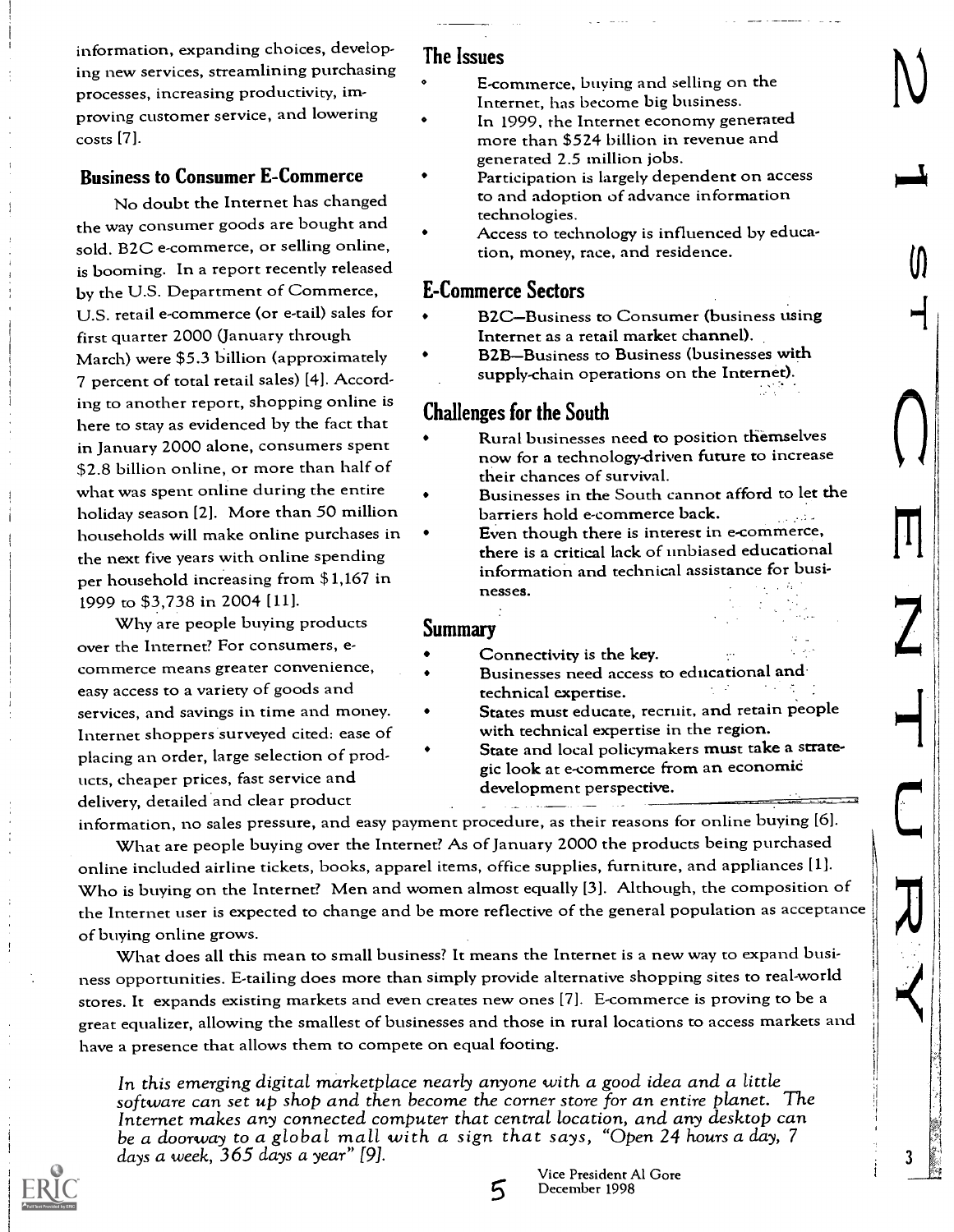It also suggests that businesses and those that facilitate economic development should watch this trend carefully and develop a strategy to position themselves in the new Internet economy.

Rural Main Streets were hit hard when the discount mass merchandisers came on the scene about 15 years ago. In fact, many in small rural communities were economically devastated. Some are predicting that B2C e-commerce will wipe out the remaining rural Main Streets. While the traditional ways of doing business should not be totally abandoned, given current trends and predictions, it is essential that businesses embrace the use of the Internet as a vehicle for sales. The businesses that position themselves now for a technology-driven future will increase their chances of survival.

As the buying and selling of consumer goods online continues to grow and local businesses transition to a new retail paradigm, access to consumer goods could become a significant issue for many in the rural South. Some goods and services may no longer be available locally, they may only be available online. And for those without access to the Internet and credit cards or electronic cash (such as the less educated, low income, or minorities), purchasing online will not be an option. This will add to the digital divide between the have's and the have not's.

#### Business to Business E-Commerce

Even though it is currently the most visible, B2C is only part of e-commerce. B2B e-commerce is quickly emerging as an area of economic growth and expansion. According to a recent survey by the National Association of Manufacturers, more than two-thirds of American manufacturers still do not conduct business electronically. However, that is predicted to change in the near future. Businesses are beginning to move their supply networks and sales channels online and are participating in new online marketplaces. Businesses also are expanding their use of networked systems to improve internal business processes-to coordinate product design, manage inventory, improve customer service, and reduce administrative and managerial costs [8].

Some businesses may face barriers to adopting e-commerce, including a lack of knowledge about the technology and its costs, insufficient information about the benefits of e-commerce and applicable business models, shortage of technically trained employees, complex and user-discouraging e-commerce implementations, the absence of unbiased, qualified assistance, and lack of funds. The South cannot afford to let these barriers hold e-commerce development back. By failing to participate in e-commerce, companies are missing opportunities for lowering costs, increasing productivity, expanding market access, and improving relationships with customers and business partners. By not making the transition to the new way of doing business, businesses run a serious risk of becoming less competitive, effecting both their present market positions and long-term viability. As larger companies (with more available funds to transition) integrate e-commerce into their businesses, small firms run the risk of being excluded if they are unable to establish strong ecommerce ties with others in their supply chains [9].

#### The Critical Role of Education

Once the issues of infrastructure and connectivity are addressed and solved, the question will become "Will the South be able to adopt and integrate the new electronic way of doing business and capture a share of the B2C and B2B e-commerce markets?" The answer to this question is tied directly to the availability of educational and technical assistance for businesses.

Most businesses and industries have little or no knowledge of the infrastructure (hardware, software, or telecommunications) required to meet their current or future needs when it comes to information technology and e-commerce. This lack of knowledge sometimes leads to unwise hiring and financial and technology related decisions. In addition, many businesses are not prepared to address the management and marketing decisions associated with selling products and services via the Internet. There is interest in e-commerce, but there is a critical lack of unbiased educational information and technical expertise to assist businesses with the where, what, why, when, and how-to. Institutions of higher learning have traditionally been a source of research-

6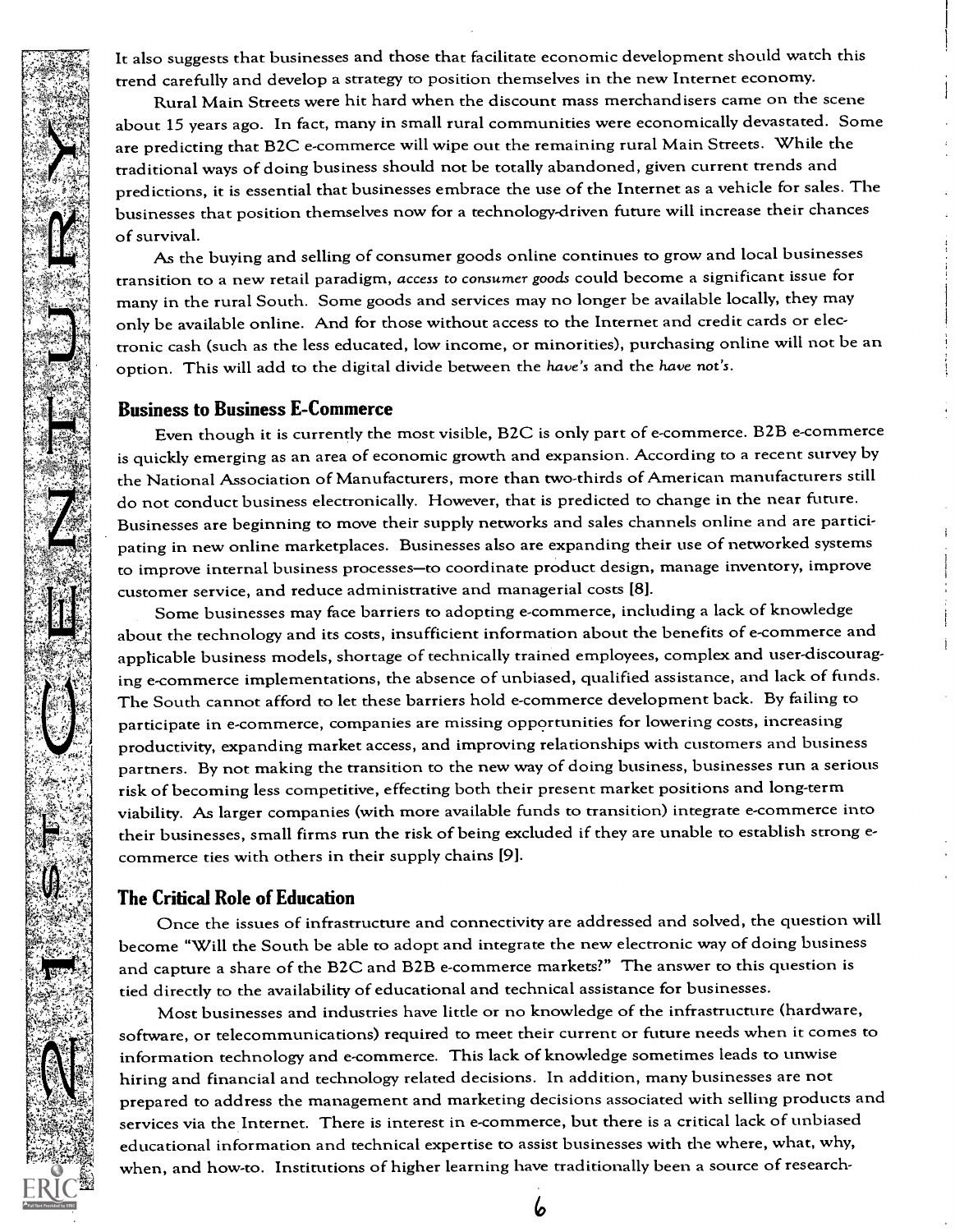based knowledge providing educational and technical assistance to business and industry through their outreach programs. Are colleges and universities in the South prepared to address e-commerce issues effectively?

#### In Summary: What Can The South Do?

The rural South has the potential to compete in both the B2C and B2B arenas provided that the connectivity and technology infrastructure exist to facilitate the process (i.e., high speed connections and adequate and affordable bandwidth), there is access to technology providers and technical expertise in the region, educational assistance is available to businesses and policymakers, and there is support from federal, state, and local government policymakers.

To facilitate economic development through e-commerce in the rural South:

- All people and all businesses must have the opportunity to be connected to the Internet. States in the Southern region need to develop  $\bullet$  The comprehensive statewide assessments and plans for technology infrastructure development and connectivity. The approach needs to be interdisciplinary, interagency, and intercommunity, including state and local government agencies, educational institutions, and the private sector.
- Businesses need access to educational and technical expertise. Through outreach efforts, educational institutions must develop expertise and programs that support businesses and communities needing assistance with connectivity, infrastructure, e-commerce, and other technology-related issues.
- States must educate, recruit, and retain people with technical expertise in the region. A trained workforce capable of functioning in a more technology-oriented economy will be essential. At the same time, states must facilitate the growth of information technology providers in the private sector through venture capital and other incentives.
- State and local policymakers must take a comprehensive and strategic look at e-commerce from an economic development perspective. They must address issues such as generating/losing sales tax revenues, job restructuring/creation, information security, e-commerce strategies, and business incentives.

Most importantly, the South must create, cultivate, and facilitate an environment conducive to functioning in the electronically driven new economy. Technology has provided the opportunity to equalize the economic playing field for the rural South. It is up to the South to take advantage of this opportunity!

#### References

[1] CyberAtlas. 2000. The NRF/Forrester Online Retail Index. Available online at  $\frac{1}{2}$ http://cyberatlas.internet.com/<br>[2] Forrester Research, Inc. 2000. Forrester Findings. Available online at http:// www.forrester.com<br>[3] Greenburg, Paul A. 2000. "Online Mother's Day Sales Shatter Predictions." E-

Commerce Times. Available online at http://www.ecommercetimes.com/news/ articles2000/000518-2.shtml

[4] King, C. & Piesto, N. 2000. "Retail E-Commerce Sales in First Quarter 2000, Census Bureau Reports." U.S. Department of Commerce News. Available online at p://www.census.gov/mrts/www/current.html

businesses that position themselves now for a technologydriven future will increase their chances of survival. 9



BEST COPY AVAILABLE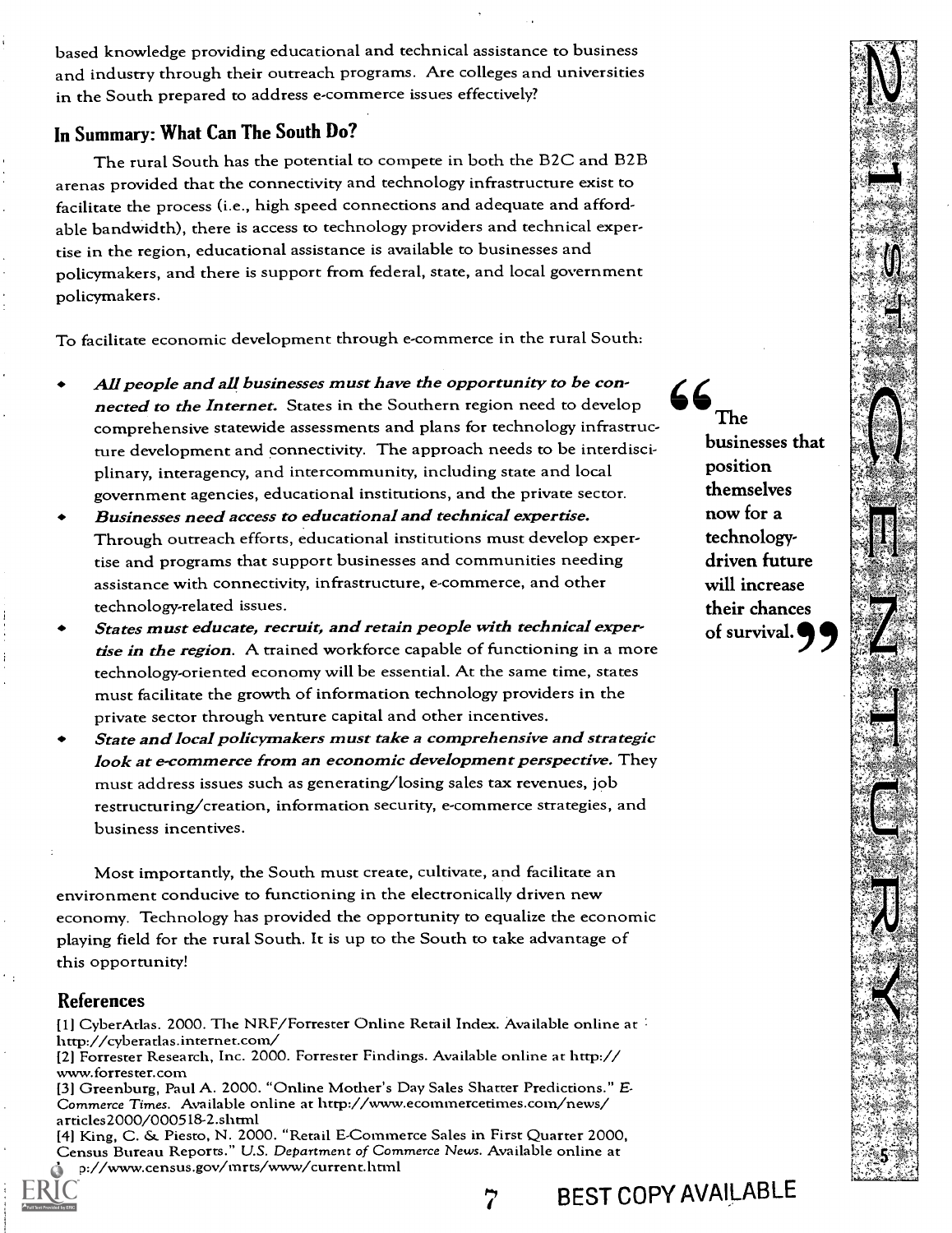

[5] National Telecommunications and Information Administration. 1999. Falling Through the Net: Defining the Digital Divide. Washington, DC: National Telecommunications and Information Administration, U.S. Department of Commerce. Available online at http://www.ntia.doc.gov/ntiahome/ fttn99/contents.html

[6] Nielsen, Jackob. 2000. "Designing Web Usability: The Practice of Simplicity." Indianapolis: New Riders Publishing. Available online at

http://www.useit.com<br>[7] U.S. Department of Commerce. 1999. The Emerging Digital Economy II. Washington, DC: Economics and Statistical Administration, U.S. Depart-<br>ment of Commerce. Available online at http://www.ecommerce.gov/ede/ ede2.pdf

[8] U.S. Department of Commerce. 2000. Economics and Statistical Administration. Digital Economy 2000. Washington, DC: Economic and Statistical Administration, U.S. Department of Commerce. Available online at http:// www.esa.doc.gov/de2000.pdf

[9] The U.S. Working Group on Electronic Commerce. 1999. Towards Digital eQuality, 2nd Annual Report. Available online at http://www.ecommerce.gov/ annrpt.htm

[10] The University of Texas Center for Research in Electronic Commerce. 2000. The Internet Economy Indicators. Available online at http:// www.internetindicators.com

[11] Ward, M. and M. Lee. 1999. "Internet Shopping, Consumer Search, and Product Branding." Journal of Product and Brand Management. Available online at http://ecommerce.mit.edu/cgi-bin/userview.cgi?Filename-ERF114 or http://ux6.cso.uiuc.edu/-wardl/brand5.PDF

Beth Duncan is a small business specialist at Mississippi State University Extension Service, Food and Fiber Center, and Virgil Culver is a marketing and distribution specialist and Leader of Mississippi State University Extension Service, Food and Fiber Center. For more information on this subject contact them at Box 9642, Mississippi State, MS 39762, 662-325-2160, 662-325-7844 (fax), bethd@ext.msstate.edu, or virgilc@ext.msstate.edu.

#### Published by

Southern Rural Development Center Box 9656 Mississippi State, MS 39762 662-325-3207 662-325.8915 (lax) http://ext.msstate.edu/srdc

For more information, contact: Lionel J. Beaulieu, Director (ljb@srdc.insstate.edii) or Sally Garriga, Editor (sallyg@srdc.insstate.edii).

The Southern Ruud Development Center does not discriminate on the basis of race, color, religion, national origin, sex, age, disability, or veteran statics.

#### րդգորդորդովուրդովթորդորդորանական

8tEISZESZ AM NOIS372lVHD 8tET XOS WAGVA EDOCYLIONY TYB ssauwoilla EEd E

Z9L6£ SIN '91eis !clOss!ss!Vg 9996 x0E1 Development Center southern Rural